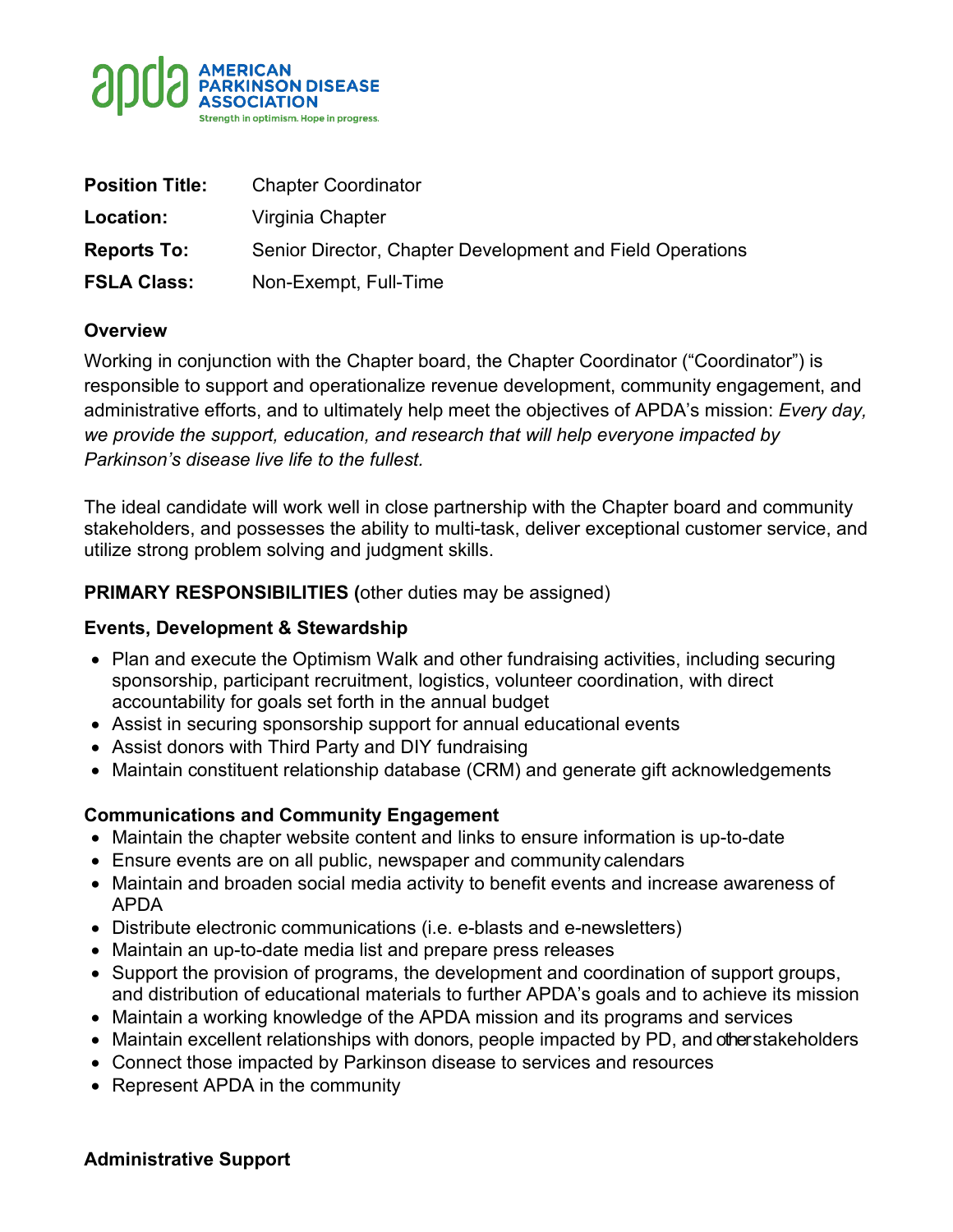- Receive and distribute mail daily
- Answer and triage chapter phone calls, emails, and other digital media inquiries
- Maintain adequate supplies (office, educational, outreach and marketing)
- Prepare written reports and provide administrative support to the Chapter Board
- Responsible for financial processing, in accordance with centralized accounting, including the preparation of checking requests (accounts payable), deposits (accounts receivable) and reporting.
- Ensures the confidentiality and security of all information
- Other duties, as assigned

### **POSITION REQUIREMENTS:**

- 2-3 years of prior development experience in a non-profit, administrative, and/or customer service support role which provides the required knowledge, skills and abilities to perform the core responsibilities of this position
- Ability to acquire funding and underwriting for patient-centered programs and services
- Demonstrated capability to use Microsoft Office Suite (Word, Excel, PowerPoint, Publisher and Outlook)
- Experience in donor database management is desirable

### **Working Conditions, Physical Demands, Travel**

- General Working Conditions: Remote; Work from Home
- Physical Demands: primarily a sedentary work environment, requirements along with the ability to stand, sit, feel, crawl, bend, reach; occasional need to lift or move up to 25 pounds
- Machines, Tools, Equipment, Electronic Devices, Computer Software, etc. use:
	- Ability to operate a motor vehicle in accordance with company policy.
	- Ability to use common office equipment such as: telephone, scanner, computer, printer and copier.
	- Computer programs including MS Office and Outlook, and related industry and functional databases.
- Travel requirements: Up to 25% travel (may be more during peak event periods) within area served by the chapter, and irregular hours including evening or weekend meetings, or events as needed.

#### **EDUCATION:** College degree required.

# **RELATED SKILLS AND KNOWLEDGE:**

- Excellent communication and interpersonal skills and demonstrated ability to build relationships with all levels of volunteers and staff
- Demonstrated problem-solving and decision-making skills
- Ability to organize time, work independently, handle confidential material, and work well under pressure
- Willingness and ability to travel as required to perform job
- Computer proficiency in database management, MS Office/Outlook, financial systems, social media and marketing platforms